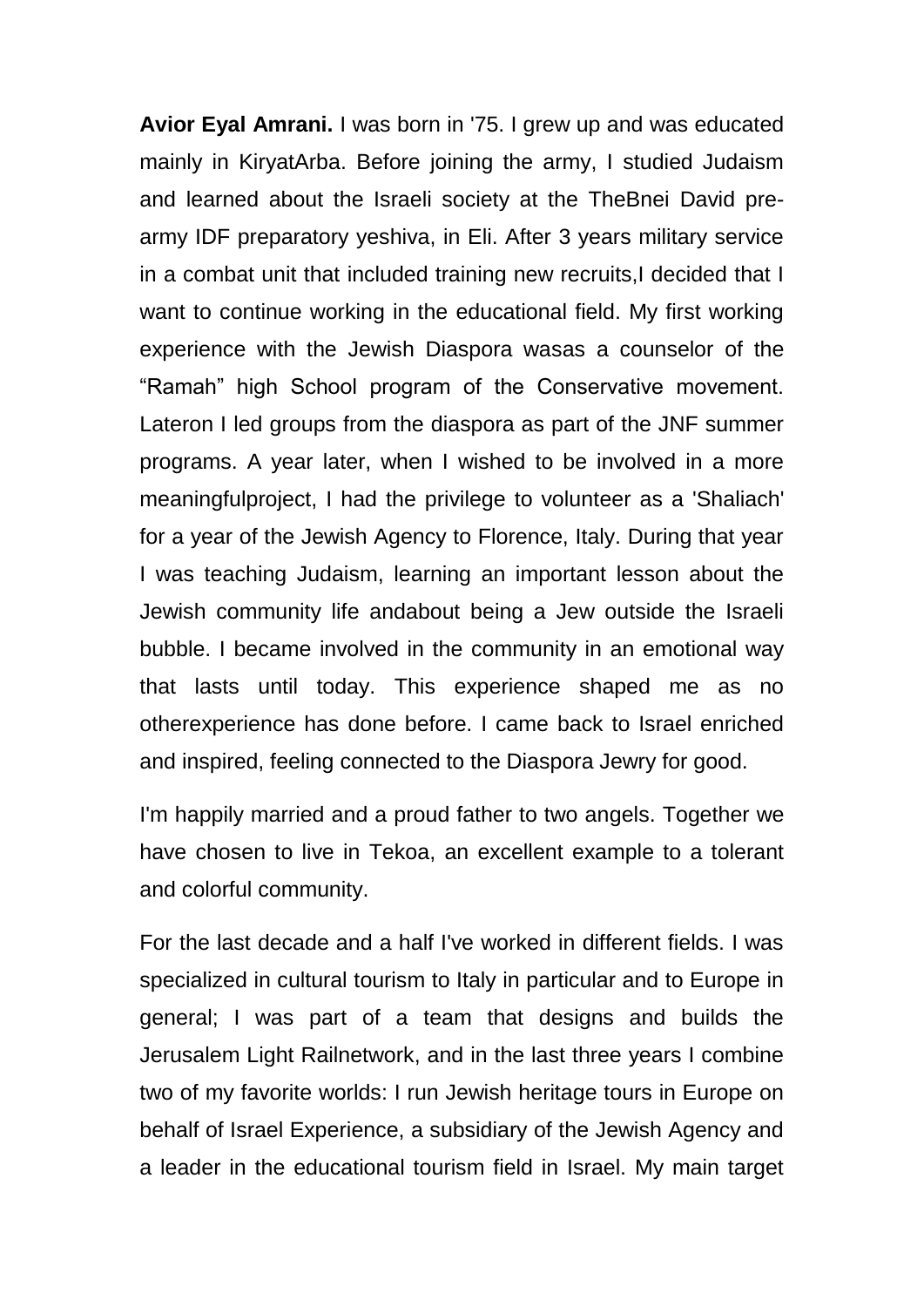audiences are English-speaking countries, but gradually I'vestarted working as well within the Israeli society.

In 2014, I was called upon to take part in founding a new Zionist movement - "Over the Rainbow".The organization runs in eight countries around the world, and seeks to strengthen Zionist activity locally, embrace Jewish communities, as well as fights the delegitimization spreading through the world towards Israel.The movement currently runs for the World Zionist Congress elections. I operate voluntarily as a director in the organization.

Further to what I mentioned above, I feel that the state of Israel should recognize our brothers and sisters who choose to live abroad, and treat the Jewish communities as their target audiences. Israel is strong enough to embrace them;nevertheless it shouldbuild a pro-active relationship with them, even if they, including many Israelis, do not choose Israel as their home. I believe our focus as individuals and as a nation must also be directed towards Jewish communities overseas. We should recognize their story, their beliefs and lifestyles. Connecting to the Jewish nation that does not live in Israel is abig challengethat I am grateful to take part in.

**Uriel eldad**. 32, Happelly married +4 (and one on the way…) Born and raised in KfarAdumim, a settlement that both religious and secular Jewish families are living together.At the end of his military service he began to work in educational activity for a few years in which he guided the project "Taglit" and "masa Israeli", at that time he also establishing and played in outdoor theater.In the past 6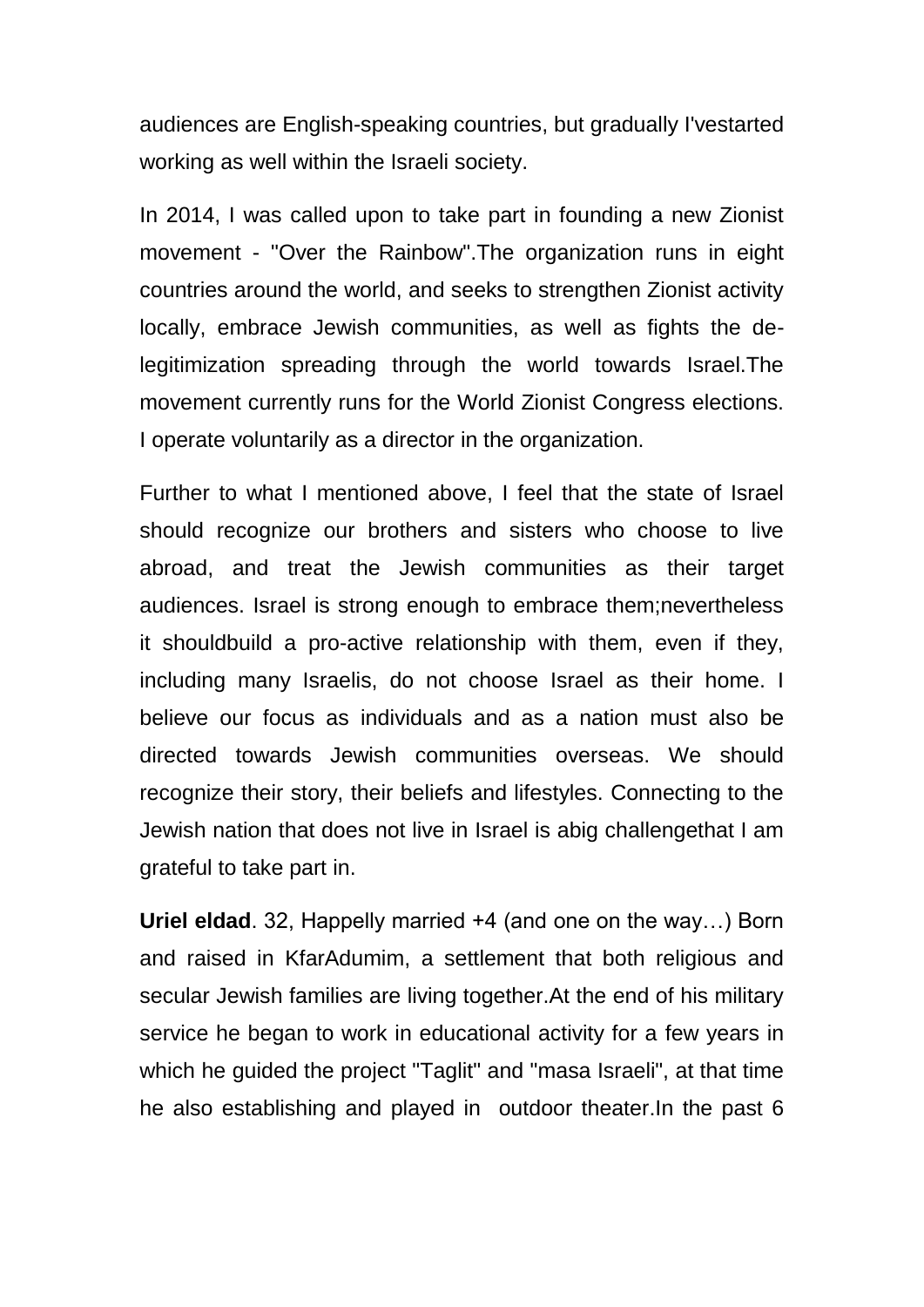years he founded four military preparatory programs for youth from the periphery.Owens a B.A. in bible and the history of Israel.

**Orna wolf-levy**. Orna was born on Moshav Nahalal in Izrael valley; she is a granddaughter of one of the founders of Nahalal – the first moshav in Israel. Today she is a member of the community in Kfar Azza, on the border with Gaza. She is married to Tzachi, a director of the Shlichut program at the Jewish agency, and a proud mother of Oz, aged 7, and Bareket, aged 6. Orna has a B.A in Special Needs Education from The Kibbutzim College and a M.A in Education and History from Tel Aviv University. Orna has been an educator for nearly 20 years. This is a love that she inherited from her mother, who was also a teacher. But her real passion in education is developing educational programs and resources. Among the various positions that she has held Orna has developed a unique educational approach for a learning center for youths at risk; she has written a unique history learning program for the IDF  $(10<sup>th</sup>$  grade graduation) and trained education-NCOs on the program. Orna has trained teacher in a language program Hila. She has also taught English and literature in e-learning . In 2003 Orna went on Shlichut to Manchester, England. There she managed the Jewish Resource Center for Informal Education. Orna wrote learning and training programs for the Jewish school and youth movements, she also trained and consulted teachers and youth workers on these programs. When Orna returned from her Shlichut she met her husband Tzachi, who had been a Shliach in the United States, in a Shlichim reunion . After their marriage they went on Shlichut together to Johannesburg, South Africa. There, Orna taught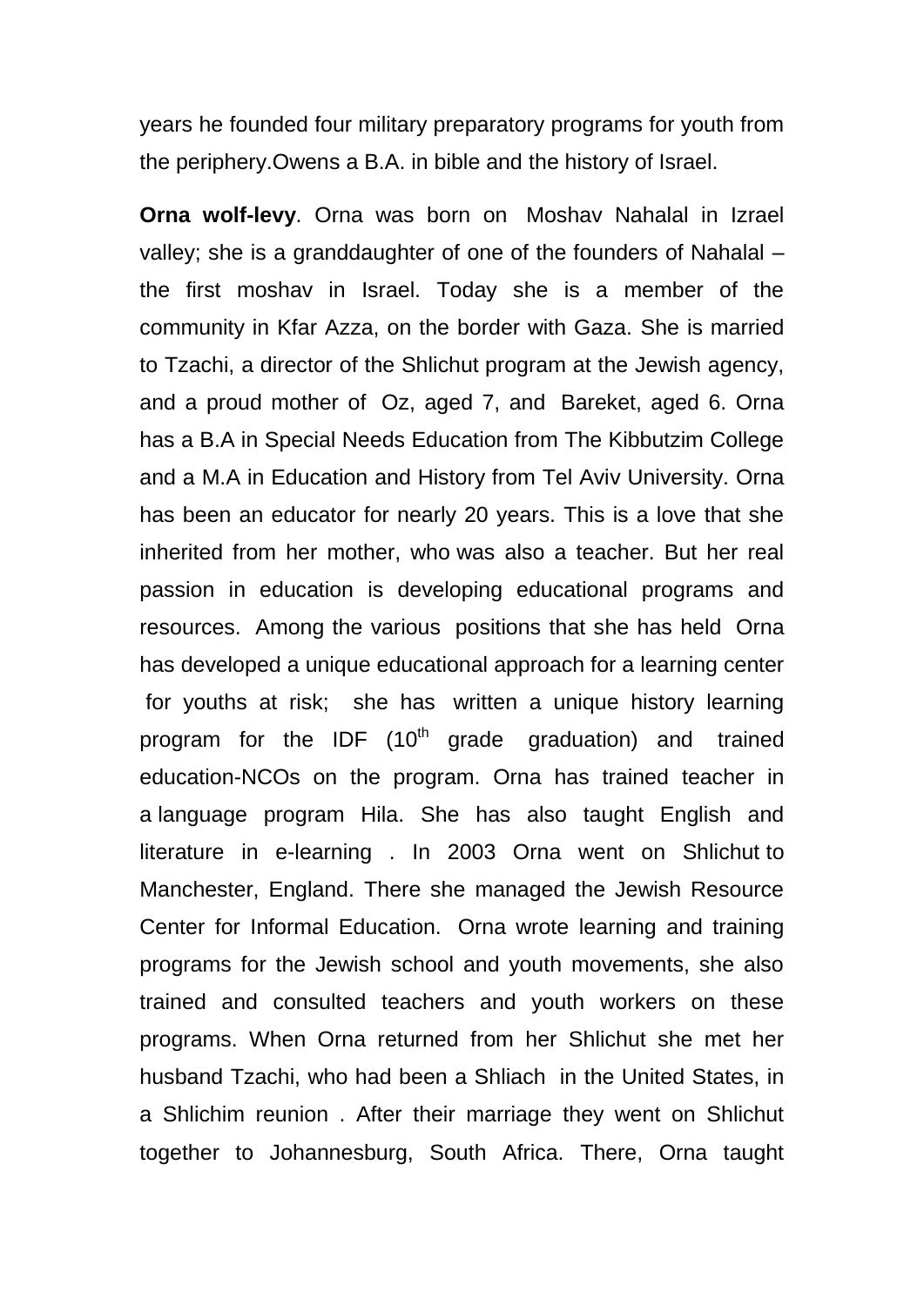Hebrew in The King David Jewish School. Working on Jewish connection was and still is her prime goal. After she returned from the Shlichut, Orna looked for a way to continue the long lasting dialogue between Israel and The Diaspora and thus she initiated a school twinning program between her school in Sha'ar Hanegev and the San Diego Jewish Academy.

**Assaf Gamzou.** Attended the "Ofakim" Scholarship program at Tel-Aviv University, where he majored in Jewish Philosophy and Comparative Literature. Upon graduation with honors and accepting a teaching certificate, he started teaching Jewish Philosophy and History to High school students. Has taught courses at Tel Aviv Univeristy on Media, Philosophy and Education. In 2014, he was appointed curator of the Israeli Cartoon Museum.

**Arik Liderman**. Arik is 32 years old, married to Alisa and lives in Jerusalem. Arik was born in Kiev, Ukraine as the only child of Galina and Yuri Liderman who made Aliyah in the summer of 1990. They moved to Israel as part of the wave of immigration that followed the collapse of the Soviet Union. In his senior year in high school, Arik began volunteering at the Welfare Department of Herzliya'smunicipality where he worked with elderly man and women for over a year.Arik enrolled in the IDF in February 2003. He completed his basic training with honors and was transferred to the General Staff Elite Commando- Reconnaissance Unit to work as a signal operator.Later on, Arik enrolled in the IDF Officers Training School where he graduated with honors. Arik continued his service in IDF's Officers Training School as a Platoon and thenCompany commander in the Maoz and Nahshon Battalions.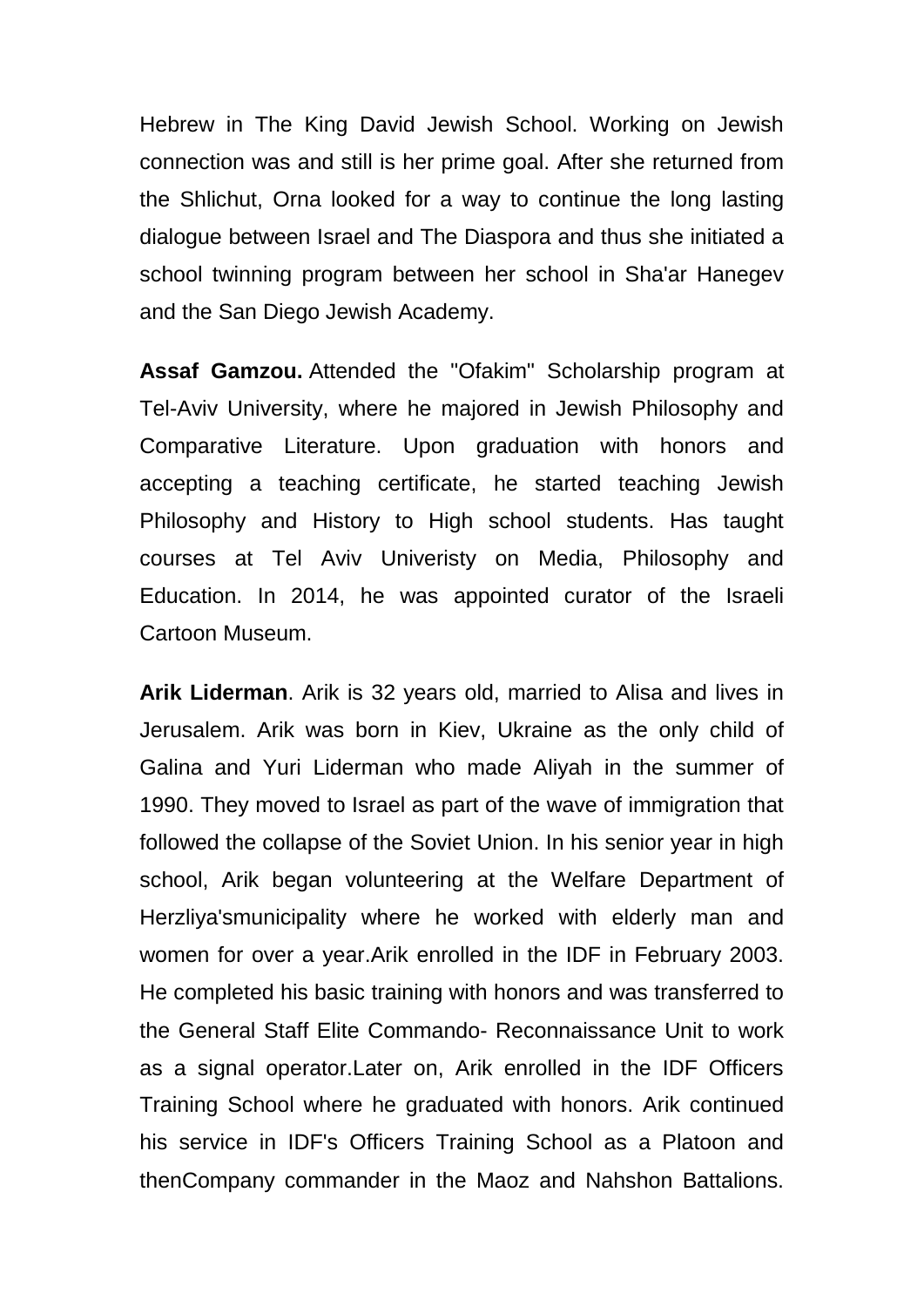After receiving the rank of Captain, Arik was transferred to IDF's MikveAlon base where he became a Company commander of hundreds of new "OlimHadashim" from more than 25 different countries.Later on Arik was promoted to Deputy Battalion commander and then promoted again receiving the rank of Major and becoming a base commander responsible for army preparation course (GADNA) for thousands of students. Arik received his Bachelor's degree in Political Science from The Bar Ilan University.

**David Laor**. 52-year-old native of Mexico, immigrated to Israel in 1990 and currently living in Modi'in.I was raised in a normative family, surrounded by Mexican and Spanish culture, but member to a conservative community in Mexico City, for English speakers only: Beth Israel Community Center. Two aspects integrate my life: The material and the spiritual. On the material I am a person of science and technology, holding a BA in Computer Science with an experience of 25 years in the IT field. On the spiritual, I am currently finishing rabbinical studies on behalf of the Israel Movement for Progressive Judaism, at the Hebrew Union College (HUC) in Jerusalem. I am also the creator and manager of a Spanishspeaker's web site, built up in 2010 thatteaches Judaism through videos. The site has become an unexpected success. The amount of registered members reaches over 6,000 students from various countries in South America and Spain. Today in the High-Tech world I'm working as the Tech Support team leader at Starcom Systems, having customers from all over the world. In the spiritualface, I am part of the rabbinical team at Yozmacommunity in Modi'in, responsible for the Bar/Bat Mitzvah project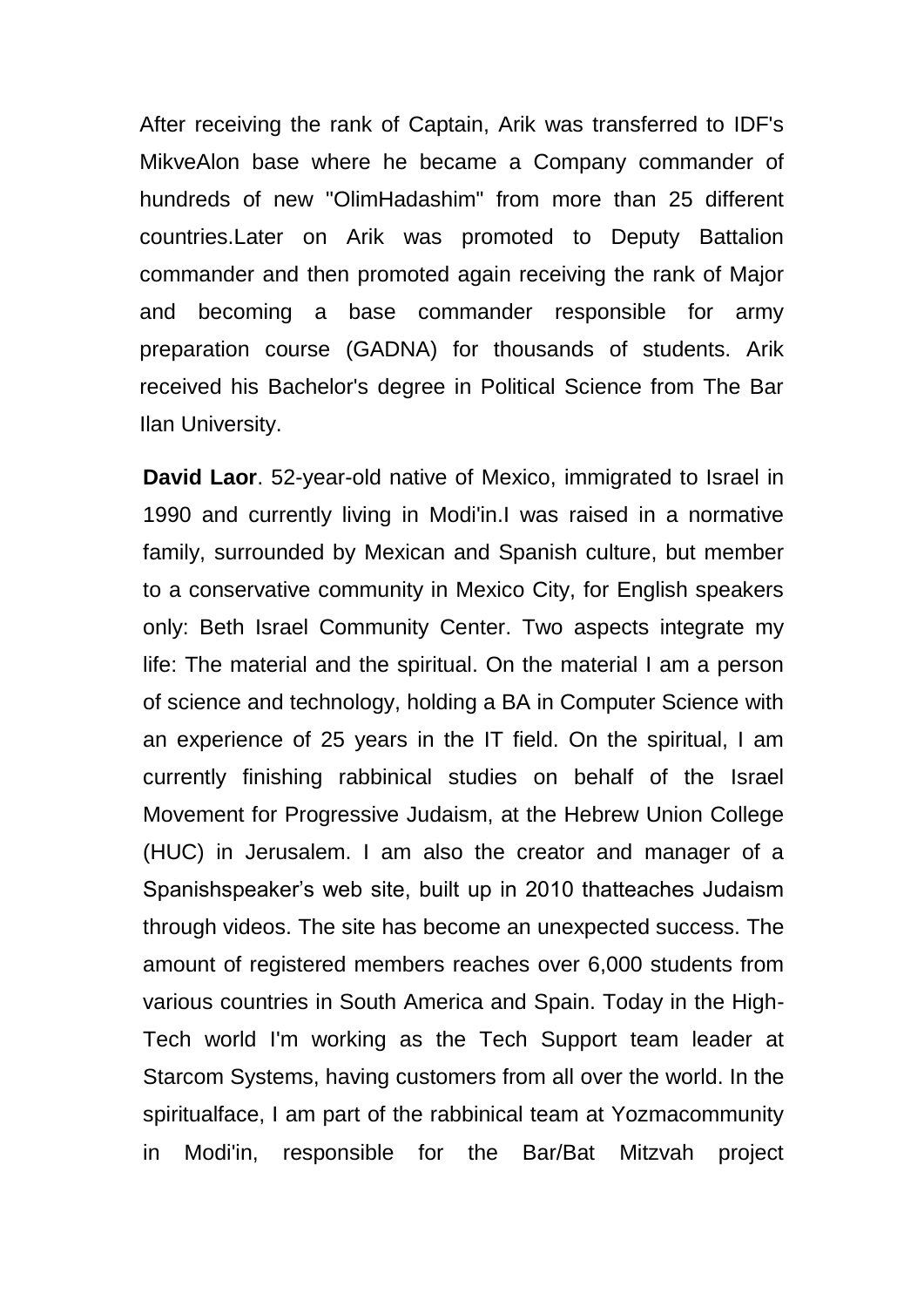&ceremonies. The congregation of Yozma has a constant and meaningful brotherhood links with similar communities in the United States, and twice a month the community hosts Shabbat services &dinner to guests and many friends from the USA. I was interested in the Rodermanprogram, to expand my knowledge of the culture, history and various aspects of the Jewish communities in the United States –with whom we work intensively through the Yozma congregation; communities that areas well a vital and most important link for the development of the Progressive Judaism in Israel.

**Yehuda Lahav**.35 years old, living in Haifa, Married to Avital and father to Ben and Adam.I was born and raised in Kiriat Bialik, a suburb of Haifa. Iv'e served in the Israeli Navy as a C&C officer for 4 years and after my discharge I've enrolled to study Law at the University of Haifa. I've graduated in 2007 and began a one year internship in the Magistrate Court in Tel Aviv. Towards the end of my internship I've realised that I had not satisfied myself with academic studies so I've enrolled to a Masters program in the University of Haifa and a Doctoral Program in philosophy of Law at the University of Turin, Italy. I've handed my doctorate on the topic of Israeli, German and South African interpretation of the concept of human dignity in 2012. In parallel to my academic studies and in between Israel and Italy I've worked as a course assistant in several courses at the Faculty of Law in Haifa, during which I was exposed and interested in the American legal and political system, especially during its foundation and the first 100 years. In 2012 Ive decided to focus more on the younger generation so I've started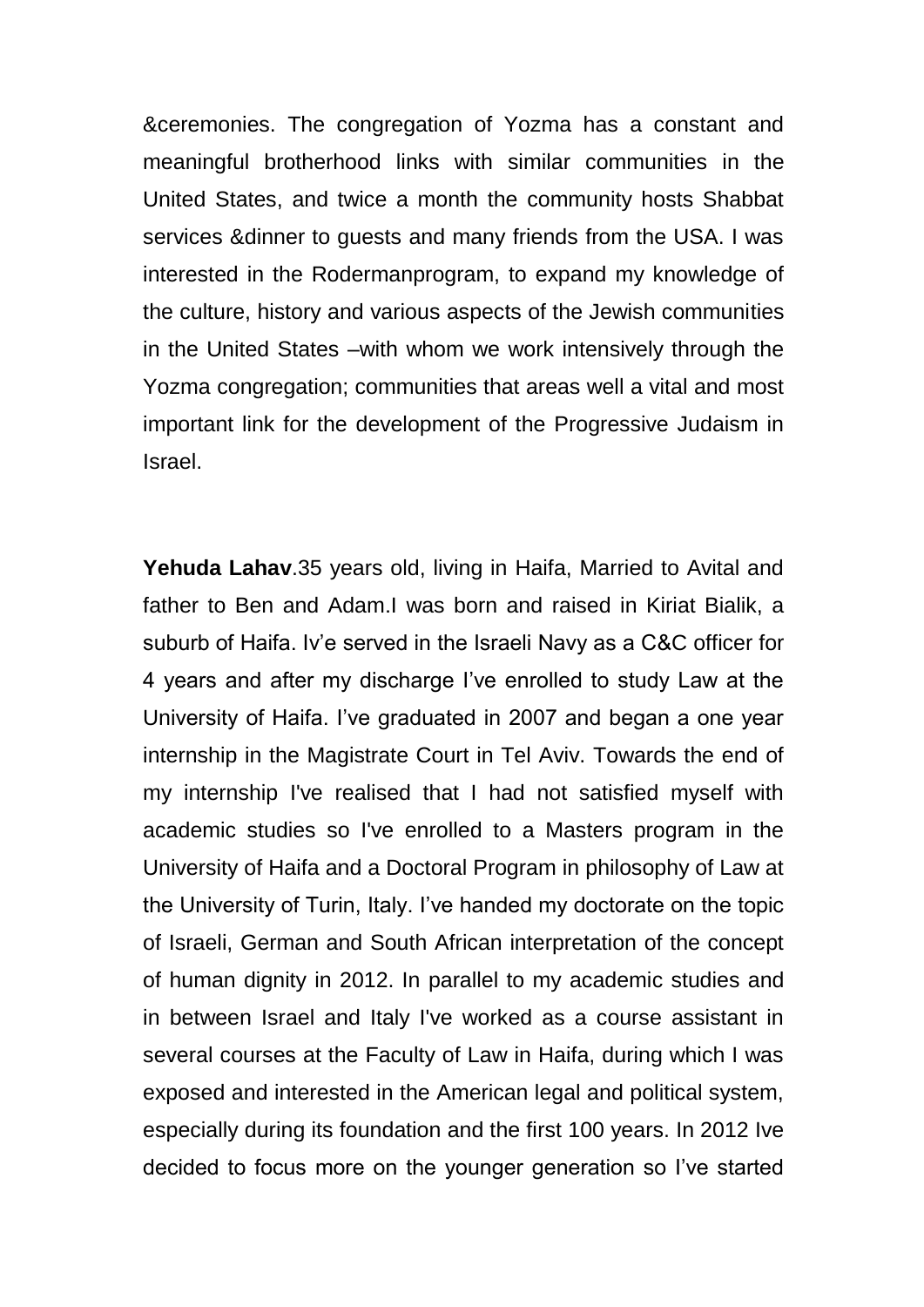working as an educator and a civic studies teacher at the Hebrew Reali School in Haifa, my place of employment to this day.

**YEHONATAN TOKER**. 28, from Jerusalem. I am the CEO of the political movement- "Wake-up Jerusalem". The movement holds four seats in the city council, among other responsibilities, we hold the Youth office, the business office, the economic development office, and the young family's office as well. The goal of the movement is to enable cultural and social shard life for the religious and secular people of Jerusalem, and to improve the living and working opportunity for young Israelis in the city. In addition to the political position, I teach a number of informal education organizations in the field of secular Judaism and Israeli societyissues.

**Yuval Harel**. I was born on 11/9/1982 (yes, I know 11/9 but I was first). I was raised in Kibutz Regba in the western Gallile. Today I live in Kibutz Hanaton which was established 25 years ago by the Jewish conservative movement. I am happily married to Dana and father to my two daughters Oren and Ofir. Throughout my life education was may main occupation from boarding schools, youth movements etc. today Iam an educator (its my fifth year) and also teach history 10th - 12th rrades at Rogozin high school in Kiryatata.I have finished my B.A degree in History of Israel and Leadership policy in education, in Haifa university and obtained my teaching diploma from T.F.I .

**Yonit Tzor.** My name is yonit tzor; I'm 26 years old, originally from tekoa currently living in Tel Aviv. BA graduate in Middle East and African studies from tel Aviv University. Both of my parents moved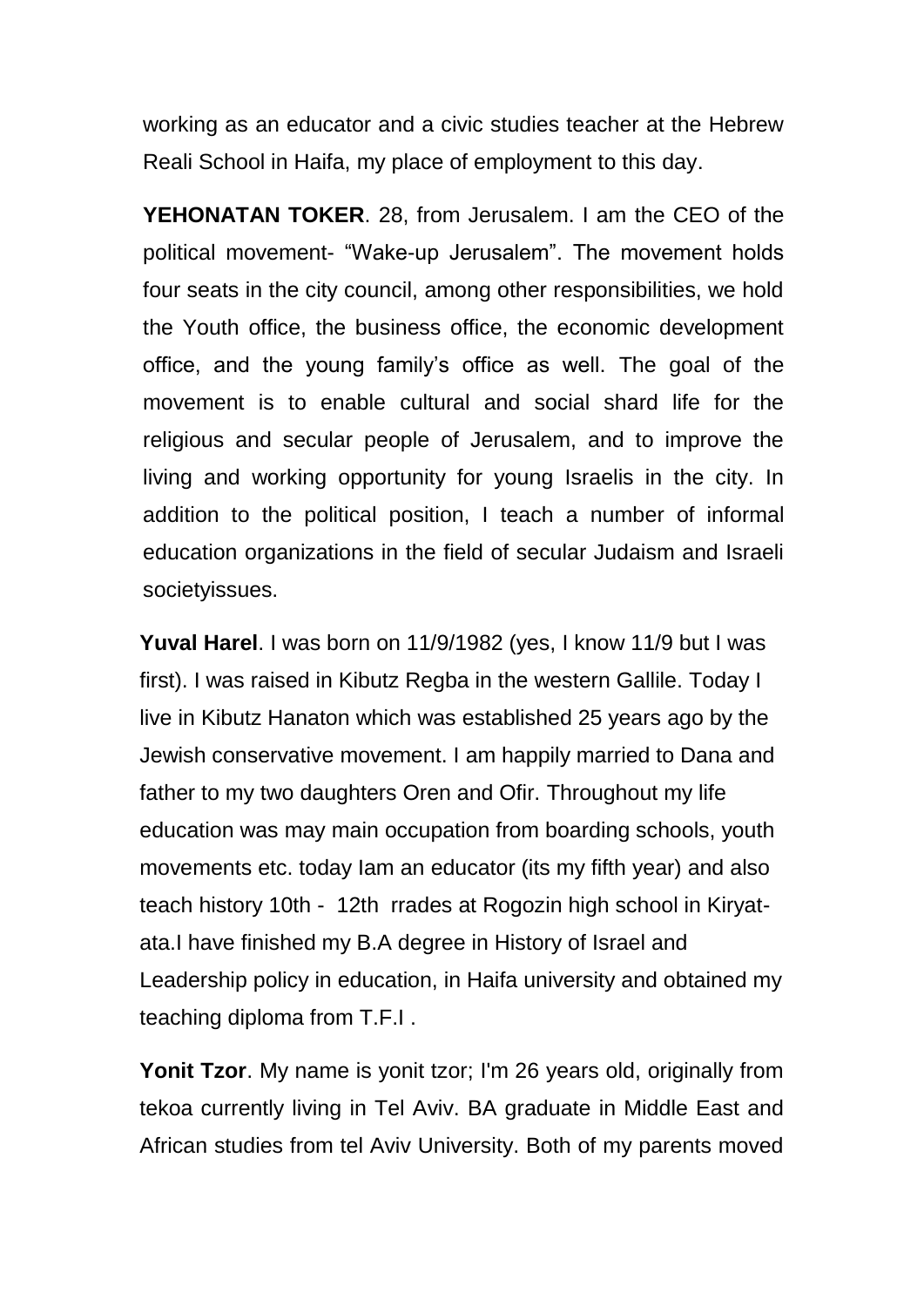to Israel from the U.S and even though they integrated well into the Israeli society I grew up in a bilingual and multiculturalhome where the American culture and English language were extremely dominant. Thus, My inters in the program can be explained by my American background, and by my growing interest in change's occurring in the U.S.A today with a focus on the North American Jewish communities.I hope to deepen both my bond and knowledgeThrow this program.

**Yael Zegelstein.** was raised in Raanana, and lives today in Jerusalem. She graduated a Bachelor's degree from the Land of Israel Studies program of Haifa University. As a certified tour guide, Yael is involved with numerous educational tourism endeavors, including Taglit-GoKesher coordinator. Yael worked in different educational positions in the URJ Israeli office. A former Jewish Agency Shlicha (emissary), and a current staff member of the Summer Shlichim Program. Yael sees the Ruderman program as a unique opportunity to study the nature of the relationships between the American and Israeli Jewish communities, and to explore the various Jewish identities that grow within those communities.

**Yael Lerner**. Married with three children, has a BA in communications and management, a member of the team that founded the newspaper "Israel Hayom", and a journalist for 15 years. Serves as personal assistant to the editor in chief, and writes the paper's "On the map" tourismsection in the weekend supplement. I occasionally write opinion columns on current events, as well as feature articles on various subjects. I chose to focus on tourism, which has always been my passion. Travel for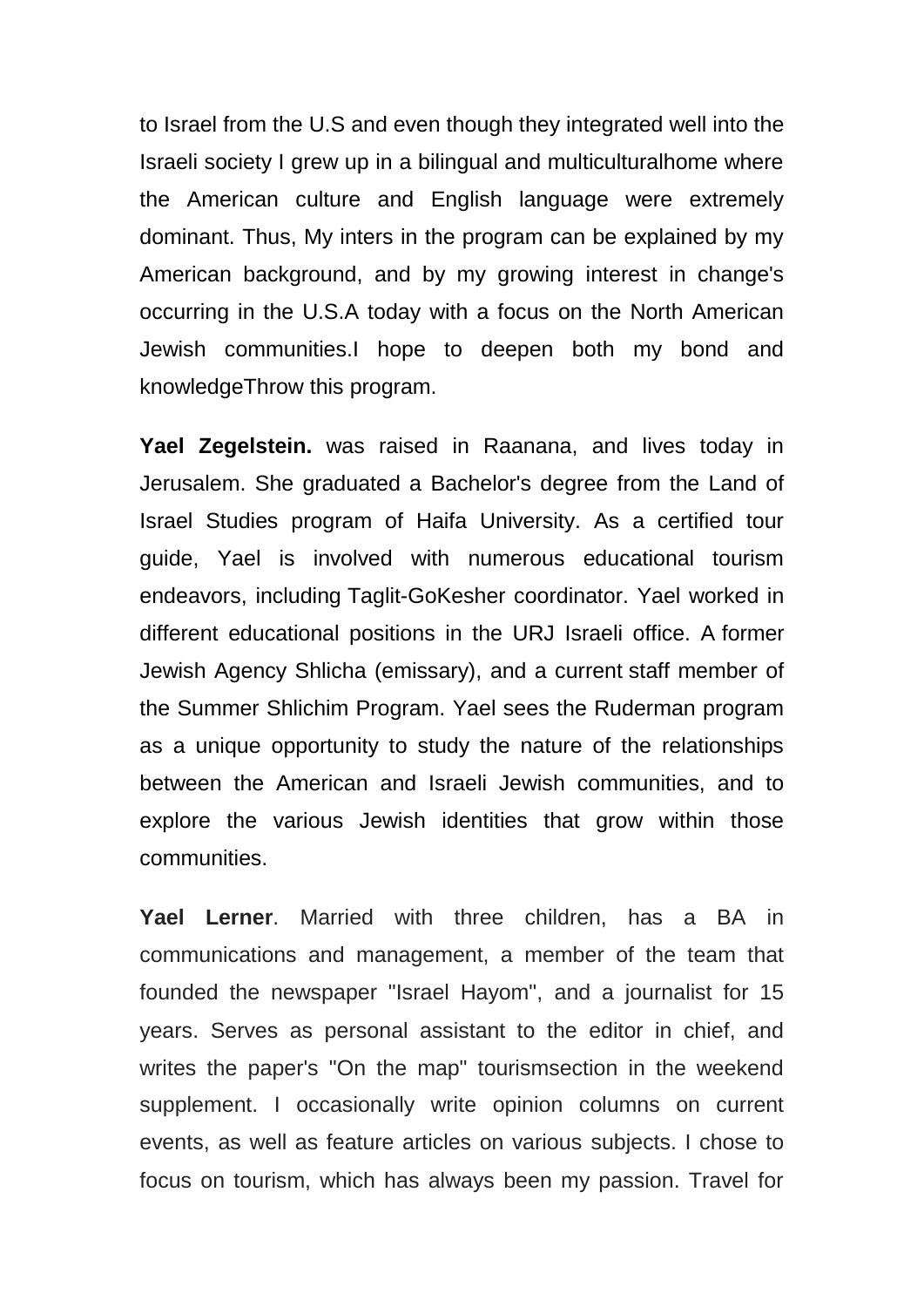me is, first of all, love for humanity, an exciting discovery of new places and new cultures. It involves education, politics, economics and public discourse. In fact, it is the best form of dialogue among people, nations, communities and cultures. In my capacity as a journalist, I have had the chance to host delegations, ambassadors and politicians from Israel and abroad and often feel as an ambassador representing Israel and its diversity. I became fascinated withThe Ruderman Program right from the start, when I began reading about it. I'mthrilled to have the opportunity to combine my tourism roles with other activities in Israel and abroad. I believe tourism can precipitate tremendous growth and bring people together from around the world.

**Lea Zazon.** I have been a teacher for the last23 years. This year I am the administrator of  $11<sup>th</sup>$  grade'spupils (153 pupils), I teach history and civics in Ironi Gimel high school, Haifa.I have two M.A degrees from Haifa University – M.A at jewish-history, and M.A at Germany and modern Europe. In addition, I have a degree ofhigh school's management. I have always loved learning, and I would like to continue my studies at Ruderman program in order to enrich my knowledge and to endow it to my pupils.

**Meira Efraim-Volkovich.** Works as an Educational coordinator at the International school at Oranim Academic College. At her work, she facilitates encounters between Israeli and American Jewish youth and students exploring Jewish identity and Jewish Peoplehood in Israel and outside of Israel. During her studies for her bachelor she coordinated a project for students to volunteer at a local boarding school for youth at risk and took part in many different projects with Jewish students from the U.S.A, Through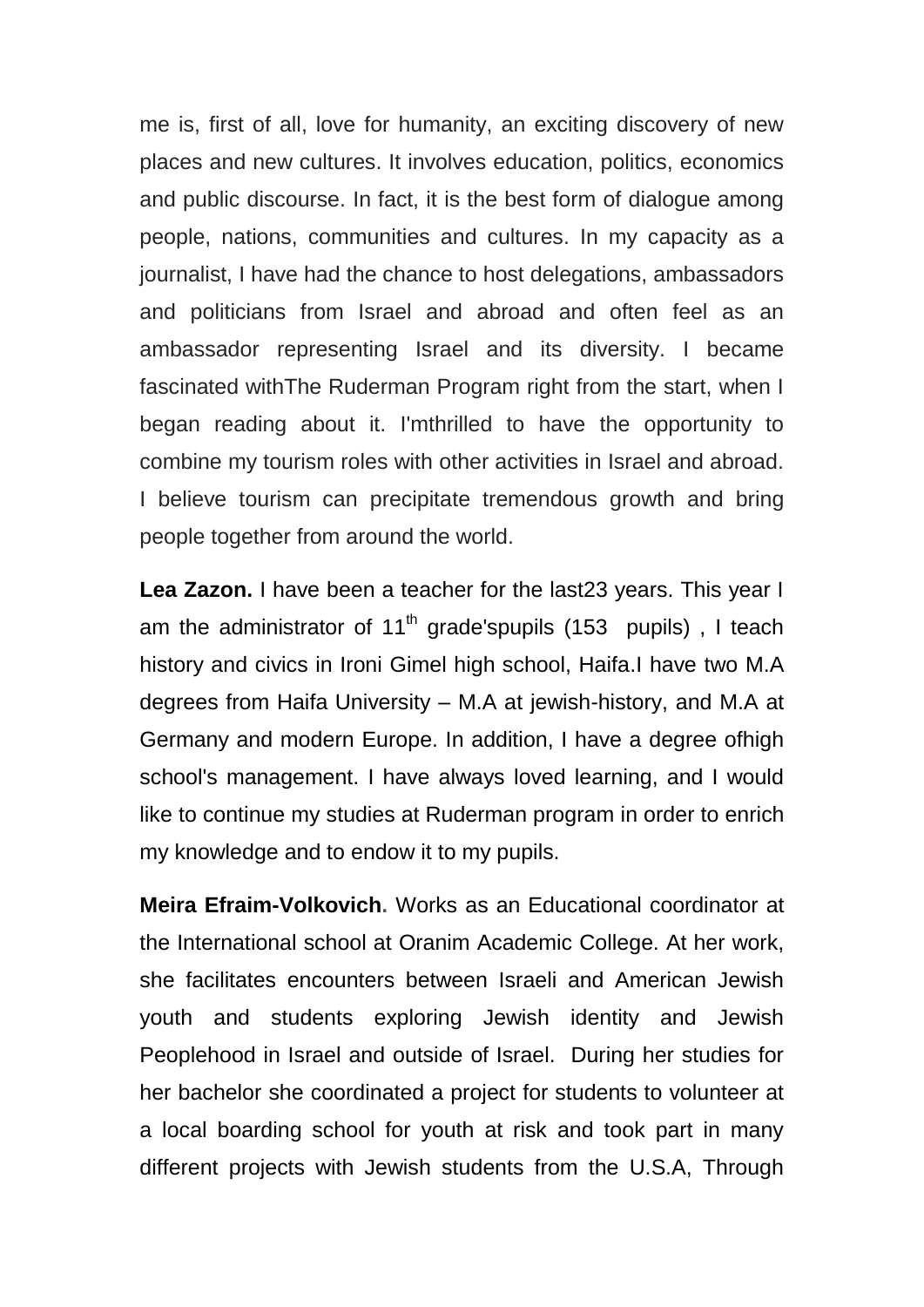Oranim and the Jewish agency. Meira has a B.Ed. in Informal Education, and a Teaching Certificate in Jewish Thought from Oranim College. She taught Jewish Thought and Bible at the Emek Hefer Middle School, and served as a Jewish educator and Counselors leader at Camp Yavneh in New Hampshire for five summers.

**Moran Karov-Tzabary**.I am 31 years old, married andlive in MoshavYinon. I am a horseback riding therapist and a western horseback riding instructor, in addition to being an animal- assisted therapist. I have a Bachelor's Degree in social sciences.Within the B.A studies, I took a course on the subject of U.S Jewry, which is how I was exposed to this field of knowledge in an academic form.In my military service, I served in the 'Caracal' unit as a combat soldier and a Hummerdriver. As part of a bonus which was granted to me due to my excellence in the position I served, I was sent to accompany and participate in guiding a group of American Jews, as a part of the Birthright Israel ('Taglit') project.That was my initial acquaintance with the American Jewish population.For the past 5 and halfyears, I have been working as a flightattendantat the "El -Al" airline andI amfrequently positioned on theU.S. - Israel line. I have travelled a lot around the world, have lived for extended periods of time in Ireland, Australia and India, and have always found myself naturally dealing with public diplomacy, specifically having to do with the relations between Israel and the Diaspora. Zionism, Jewish identity and love of Israel are all values that I am naturally passionate about, and I express them wherever I go as a goodwill ambassador. As someone who was brought upin an atheist environment, I have found my path to Judaism, after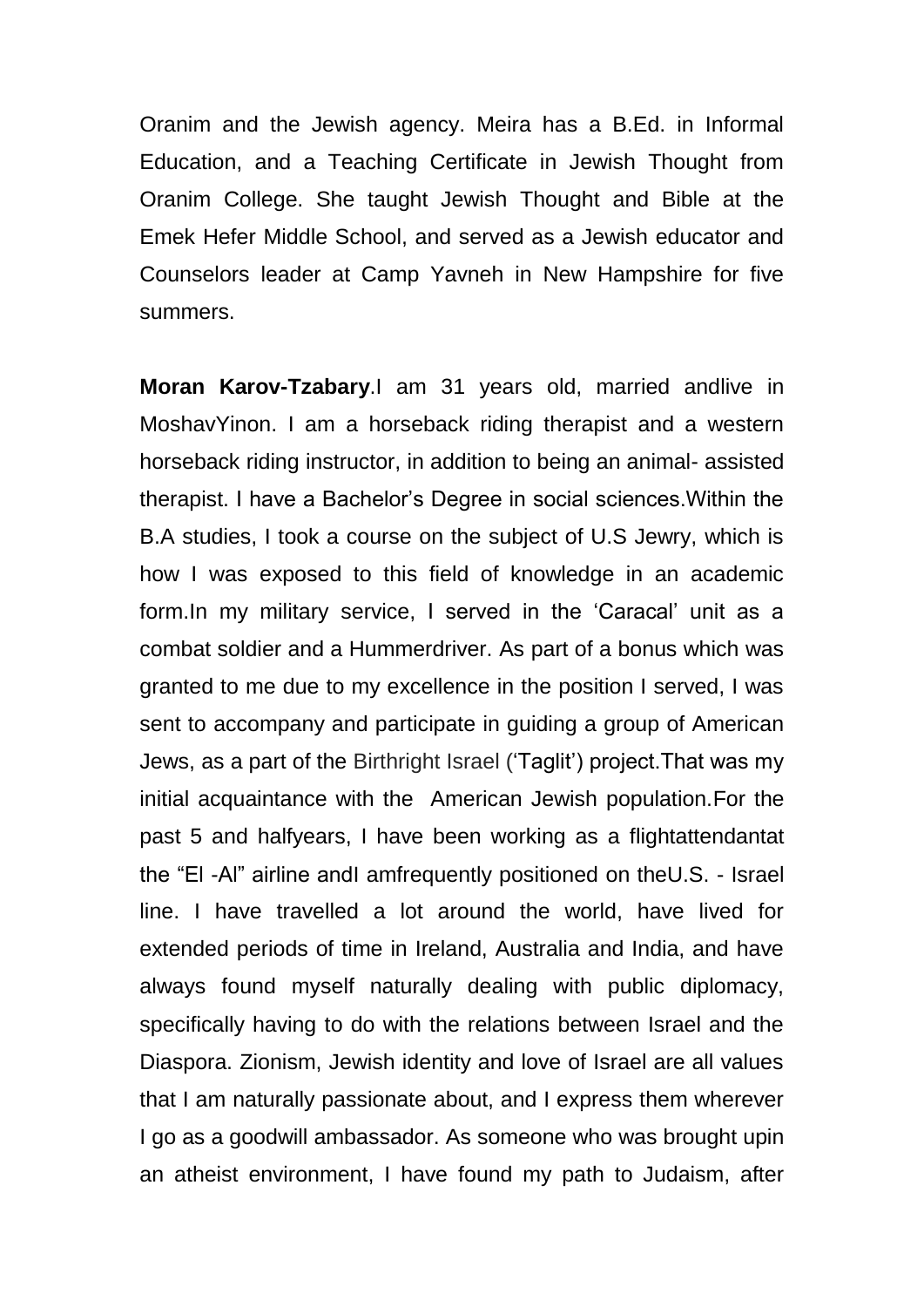prolonged searches and am now connected more than ever to my roots.

**Nir Boneh**. married to Shani and lives in Alon Hagalil. Bachelor of Education and the Studies of State of Israel at Ben Gurion University. For years worked as a Hiking guide in for schools in Israel and as instructor on various educational projects of Jewish-Zionist identity. Nir and Shani recently returned from a mission of two years for the Jewish Agency in the Jewish Federation of Palm Beach County in Florida. As part of the Shlichut they were Israeli educators, organized big community events and led delegations from Israel to Palm Beach and Palm Beach to Israel. Currently Nir is working as a living bridge coordinator of the Jewish Agency project "Partnership Together" as part of a partnership between the community in Safed, Rosh Pina and Hatzor Haglilit and the Jewish community in Palm Beach, Florida.

**Ainav Michaely.**I was born and raised in Israel. I received my undergraduate degree in English Language, Literature & Art from the University of Haifa. In addition, I received an EFL Teacher's Credential from The University of Haifa. I have been an EFL teacher for the past eleven years. I have been teaching in the same school, The Keshet Democratic School in Zichron Ya'acov, Israel. Both America and Israel have always been a central part of my life and of who I am. My mother was born and raised in the United States and made Aliya from California in 1970. As a child I lived with my family in Fort Worth Texas for three years. When we returned to Israel, I remember telling my friends that while living in the USA, we would go to synagogue every week. I was always appalled that my friends' asked me if my family was religious. As I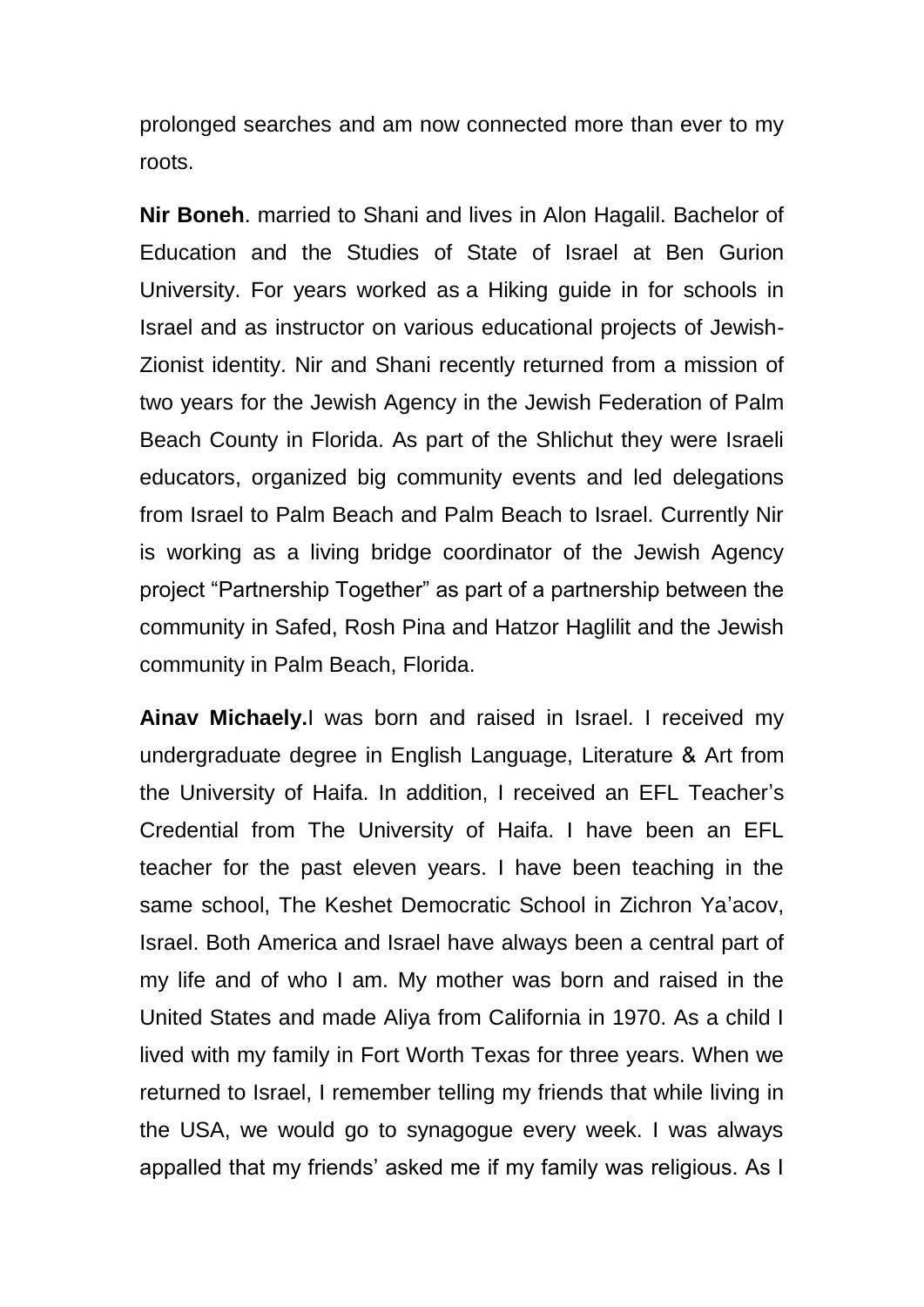grew older, I understood why my friends reacted in that manner. I realized that many people in Israel do not know very much about the lives of Jews living in the USA. As an EFL teacher in Israel, many of my students ask me if I was born in the USA and if I am Jewish. When I tell my students that I am Jewish and that many Jews live in the USA, they are surprised. I am honored to be part of this program. It is very important to me to expand my knowledge of the American Jewry which is part of my family roots. I am anxious to learn in depth about the relations between Jewish communities in the USA and The State of Israel. As a teacher, I strive to strengthen and educate Israeli children of the importance of building and maintaining our relationship with the USA Jewish communities.

**Inbal Briskin – Pery.** Lives in Moshav Beit-Yitzhak, Emek Hefer.Married to Tal, and a mother to 3 girls. A certified group facilitator and B.A in Special education and general studies in Tel-Aviv University. A graduate student in "Amitim" program, Kolot pluralistic Beit Midrash, SUgiyot Chaim program if the Hebrew Union College, Jerusalm and a community leadership course in HamidrashaBe'Oranim. Running the business "Klas" [\(www.klas.co.il\)](http://www.klas.co.il/) - leading team building and ice breaking workshops – children games to adults. Group leader and ceremonies facilitator in "Zayit" organization for Jewish- Israeli culture, Emek Hefer. "MekoRock" project coordinator – youth create Rock , inspired by the ewish sources – In Israel and across the world. Leading Parent-chidren Beit Midrash, as part of "Yahalom"organization. Leading groups of Elderly and youth in meeting along the year.Since 1998 – serving as an Israeli shlicha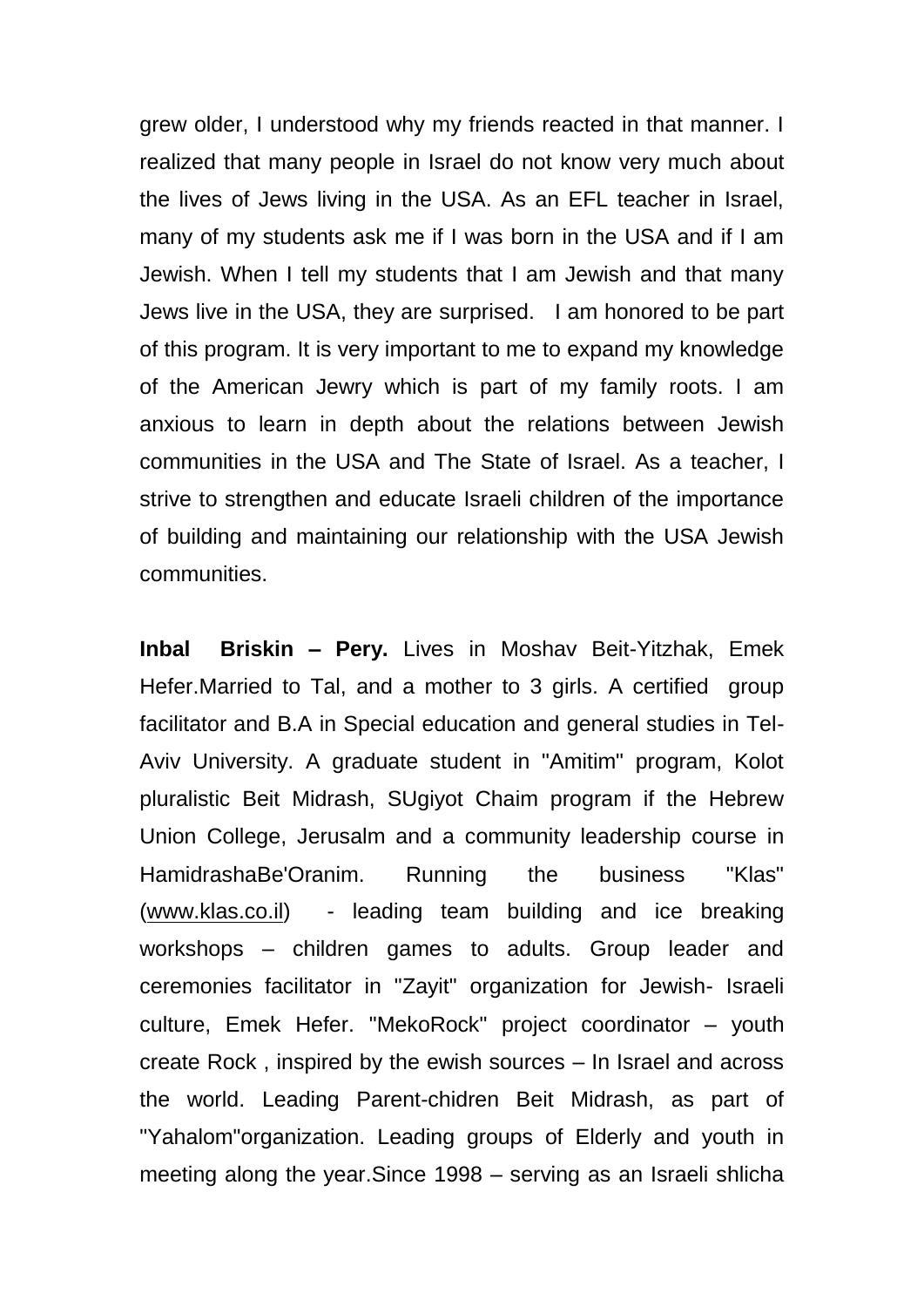in Jewish summer camps in USA and Europe. In the last 4 years, Spends all summer with her entire family in Camp Young Judaea Sprout Lake, NY, as Head of performing arts.

**Rotem Weinner Shapira.** Rotem received a B.Ed. in Democratic Education from the Seminar Kibbutzim College of Education Technology & Arts in Tel Aviv with a specialization in history, literature and Israeli heritage. Rotem served as an emissary at Camp Ramah in New England summer camp. Following graduation, she was a community emissary of the Jewish Agency to the Jewish community of Pittsburgh, PA. Rotem is a member in the R O I Jewish Community Leaders Worldwide. She graduated from the International School for Jewish Peoplehood Studies course for Jewish Peoplehood educators. She also graduated from the Beit Midrash Kolot Fellowship 2 year Program. Rotem is currently the director of the Lion of Judah Israel, which is affiliated with a worldwide women's philanthropic non-profit organization Lion of Judah. Rotem is married to Yaron and mother of Idan and Hila, and currently lives in Ramat Gan, Israel.

**Reut Noyman.** I'm 30 years old, originally from Kfar Ma'as and today I live in Haifa. I've served as an officer in the Armour Corps in the IDF.

I was introduced into the world of American Jewry when I worked as a "Shelicha" in Jewish summer camps (Unit head and supervisor, Head of International Leadership Program, head of the Israeli delegation and Assistant Summer Camp Director) in the United States on behalf of the Jewish Agency for Israel for 6 years.I finished my B.A. with honors in Education, Concentration on Communications and Informal Education from "Oranim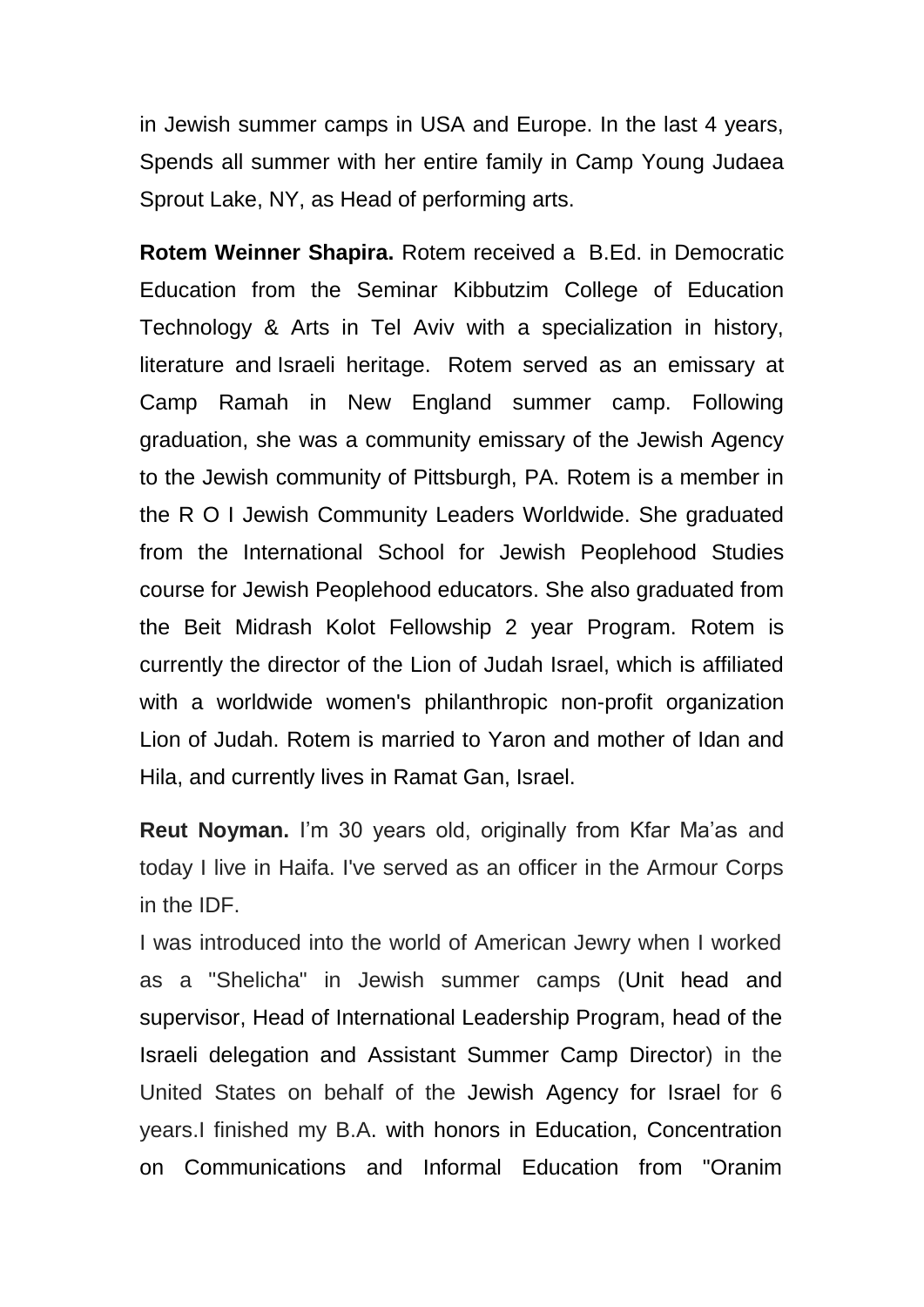College". During that time I also was the vice chairperson for the Oranim college student body. And Program Coordinator of an unique program working with youth at risk of dropping out of school.I also worked for The Movement for Progressive Judaism (Reform), "Yachdav" Program. Facilitated workshops in Jewish identity for elementary school-aged children in conjunction with partner schools in the U.S. And Leadership seminars on Jewish peoplehood - Jewish Diaspora Museum.Today I work as a teacher and educator in the Hebrew Reali School in Haifa where I lead student delegations to the United States, teach Communications, Public Diplomacy, Information Technologies. In addition to that I head an international leadership program for youth.I also a Project Director, At-Risk Youth Center in Haifa on behalf of the Israeli Scouting Movement. And pursuing Master's Degree in Alternative Education in Haifa University.

**Shoshana Becker.** A true Jerusalemite, born to British Olim. I have a BA in Archaeology and Geography from the Hebrew University. For the past 20 years I have been working in the *Jewish World* in various capacities, including leading groups both in summer camps in the USA and of groups of Jewish teens visiting Israel from around the world and later as senior staff in various summer camps. Between 2000-2004 I served as the Community Youth and HabonimDrorShlicha (Emissary) in the Jewish Federation of Metropolitan Detroit and the Midwest Region of HabonimDror, including senior staff at Camp Tavor. On return from the USA, I took the position of the Israel Director of OTZMA, a former Federation 10-month leadership development program for post-college in Israel after which I moved on to work for the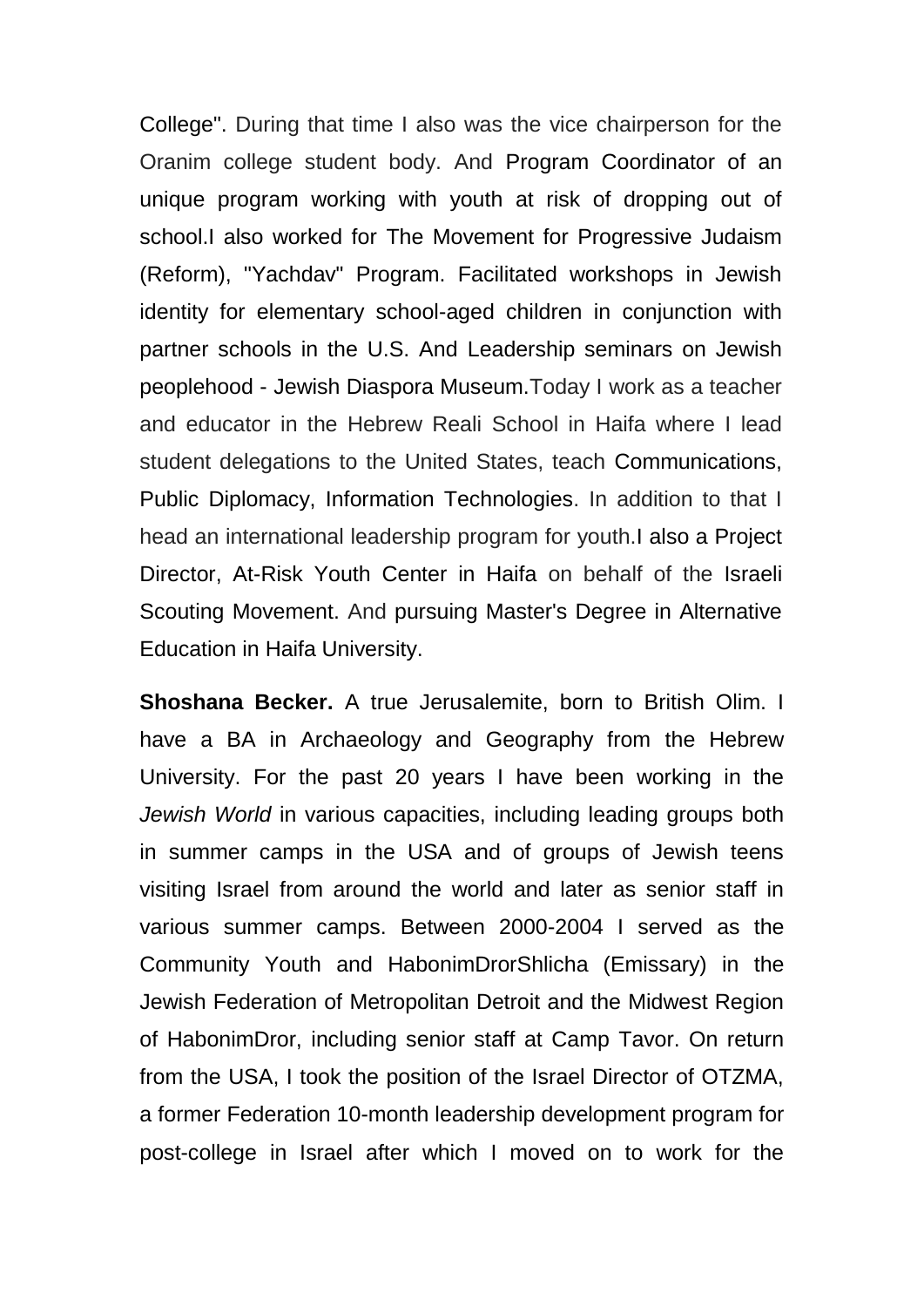American Jewish Joint Distribution Committee in Donor Relations for the former Soviet Union. In the past 4 years I served as Director of the English Speaking Countries Division at the Israel Experience, working with groups coming to Israel from all around the world. I recently started working in Resource Development for the Society for Advancement of Education. Since 2009, I've been volunteering for Desert Queen as supervisor and leader in the screening process;I have led trips to China and Laosand am part of the training team for new trip social leaders.

**Shani Boneh.** Shani is married to Nir and lives in Alon Hagalil. Bachelor of the Studies of State of Israel and Multidisciplinary studies at Ben Gurion University .Shani is working since 2007 as a registered tour guide qualified by the Ministry of Tourism. During her work, Sheni led various types of groups - youth trips, Birthright, Bar Mitzvah tours, family trips, pilgrims trips ad and more, mostly from North America .Shani and Nir recently returned from a two years mission of for the Jewish Agency in the Jewish Federation of Palm Beach Florida. As part of the Shlichut they were the Israeli educators, organized community events, gave different lectures and led delegations from Israel to Palm Beach and Palm Beach to Israel.

**Tamar Gur-Krause.** A Reform rabbinical student, active in the renewed Jewish world in various frameworks. A group facilitator of pluralistic Torah study programs and guides lifecycle rituals. A cantor of liberal prayers across the country. Engaged in instilling the values of social equality and pluralism. Graduate of the program "Kriat Kivun", which prepares excellent young people to